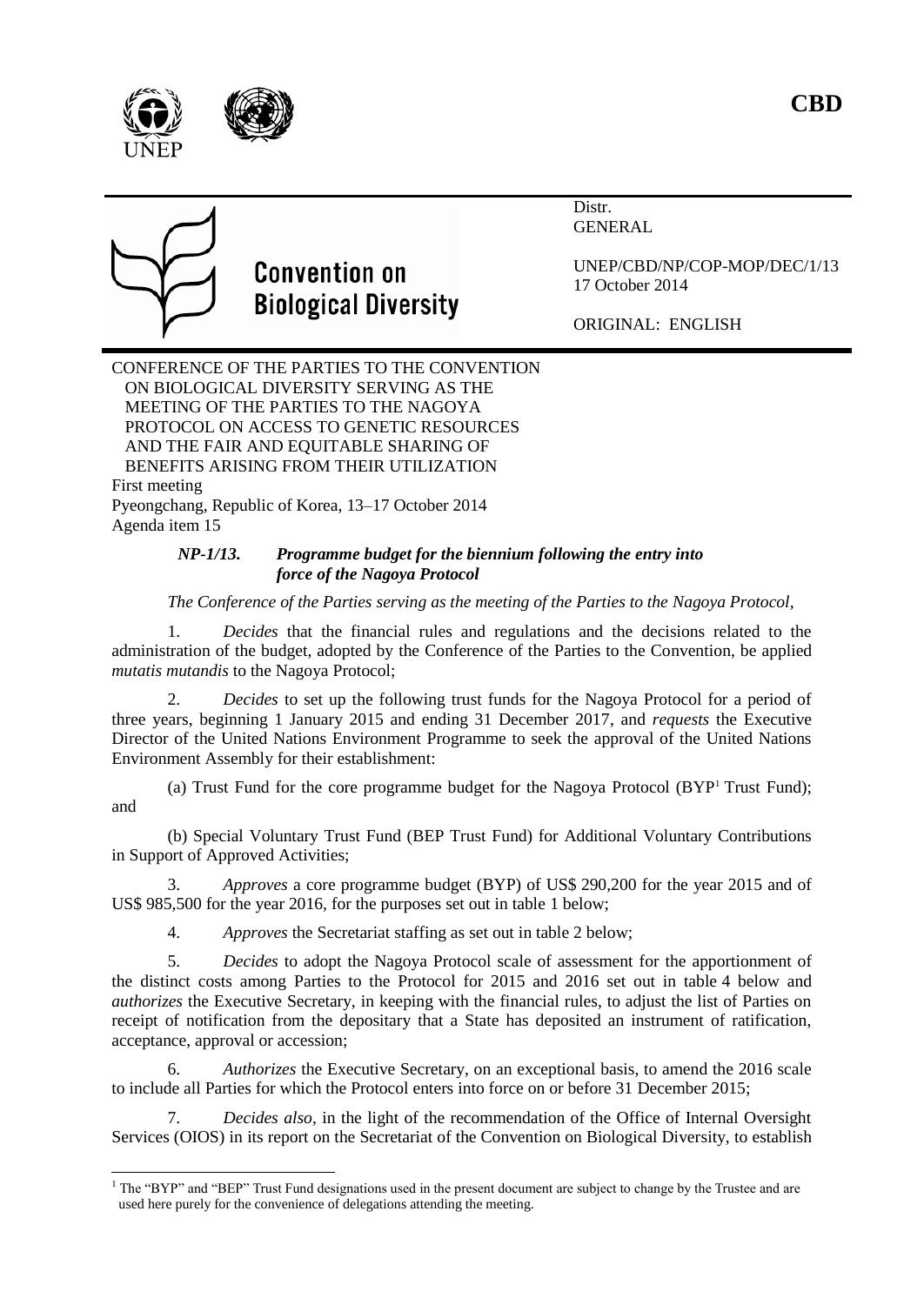#### UNEP/CBD/NP/COP-MOP/DEC/1/13 Page 2

a working capital reserve for the core budget (BYP Trust Fund) that will build up to 7.5 per cent of approved biennial expenditure, including programme support costs by the 31 December 2016;

8 *Decides further* that the *pro rata* contributions of Parties for whom the Nagoya Protocol enters into force after 1 January 2015 will be used in the first instance to build the required working capital reserve and in this regard *welcomes* paragraph 10 of decision XII/32 of the Conference of the Parties;

9. *Authorizes* the Executive Secretary to enter into commitments up to the level of the approved budget, drawing on available cash resources;

10. *Also authorizes* the Executive Secretary to transfer resources among the programmes between each of the main appropriation lines set out in table 1 below up to an aggregate of 15 per cent of the total programme budget, provided that a further limitation of up to a maximum of 25 per cent of each such appropriation line shall apply;

11. *Invites* all Parties to the Protocol to note that contributions to the core programme budget (BYP) are due on 1 January of the year in which these contributions have been budgeted for, and to pay them promptly, and *urges* Parties in a position to do so, to pay by 1 December of the year 2014 for the calendar year 2015 and by 1 November 2015 for the calendar year 2016, the contributions set out in table 4, as adjusted in accordance with paragraph 6, and in this regard requests that Parties be notified of the amount of their contributions for 2016 by 15 October 2015;

12. *Takes note* of the funding estimates in table 3 for activities under the Protocol to be financed from the Special Voluntary Trust Fund (BEP) for Additional Voluntary Contributions in Support of Approved Activities for the biennium 2015-2016, as specified by the Executive Secretary;

13. *Urges* Parties and *invites* all States not Parties to the Protocol, as well as governmental, intergovernmental and non-governmental organizations and other sources, to contribute to the trust fund for the Protocol (BEP) to enable the Secretariat to implement approved activities in a timely manner;

14. *Takes note* of decision XII/32 making available funds from the merged Special Voluntary Trust Funds (BZ and BI) to also facilitate the participation of Parties in meetings related to the Nagoya Protocol and *agrees*, in view of the decision to hold the ordinary meetings of the Convention on Biological Diversity and its Protocols concurrently, to use these funds to facilitate the participation of developing country Parties, in particular the least developed countries and small island developing States as well as Parties with economies in transition;

15. *Reaffirms* the importance of full and effective participation of the developing country Parties, in particular the least developed countries and small island developing States, as well as Parties with economies in transition, in the meetings of the Convention and its Protocols and, in this context, *requests* the Executive Secretary to take into account the relevant decisions of the Conference of the Parties and the meetings of the Parties to its Protocols on concurrent meetings and improving the efficiencies of the structures and processes of the Convention and its Protocols; 2

16. *Requests* the Secretariat to remind Parties of the need to contribute to the Special Voluntary Trust Fund (BZ) at least six months prior to the ordinary meetings of the Convention and its Protocols;

17. *Requests* the Executive Secretary to prepare and submit a programme budget for the distinct costs of Secretariat services and the work programme of the Protocol for the biennium 2017- 2018 to the second meeting of the Conference of the Parties serving as the meeting of the Parties to the Protocol, based on two alternatives:

(a) Making an assessment of the required rate of growth for the programme budget (BYP Trust Fund); and

(b) Maintaining the programme budget (BYP Trust Fund) at the 2015–2016 level in nominal terms and adding the costs of the posts paid for from voluntary contributions in 2015-2016;

-

 $2$  Decisions XII/27 and XII/29, BS-VII/9 and NP-I/12.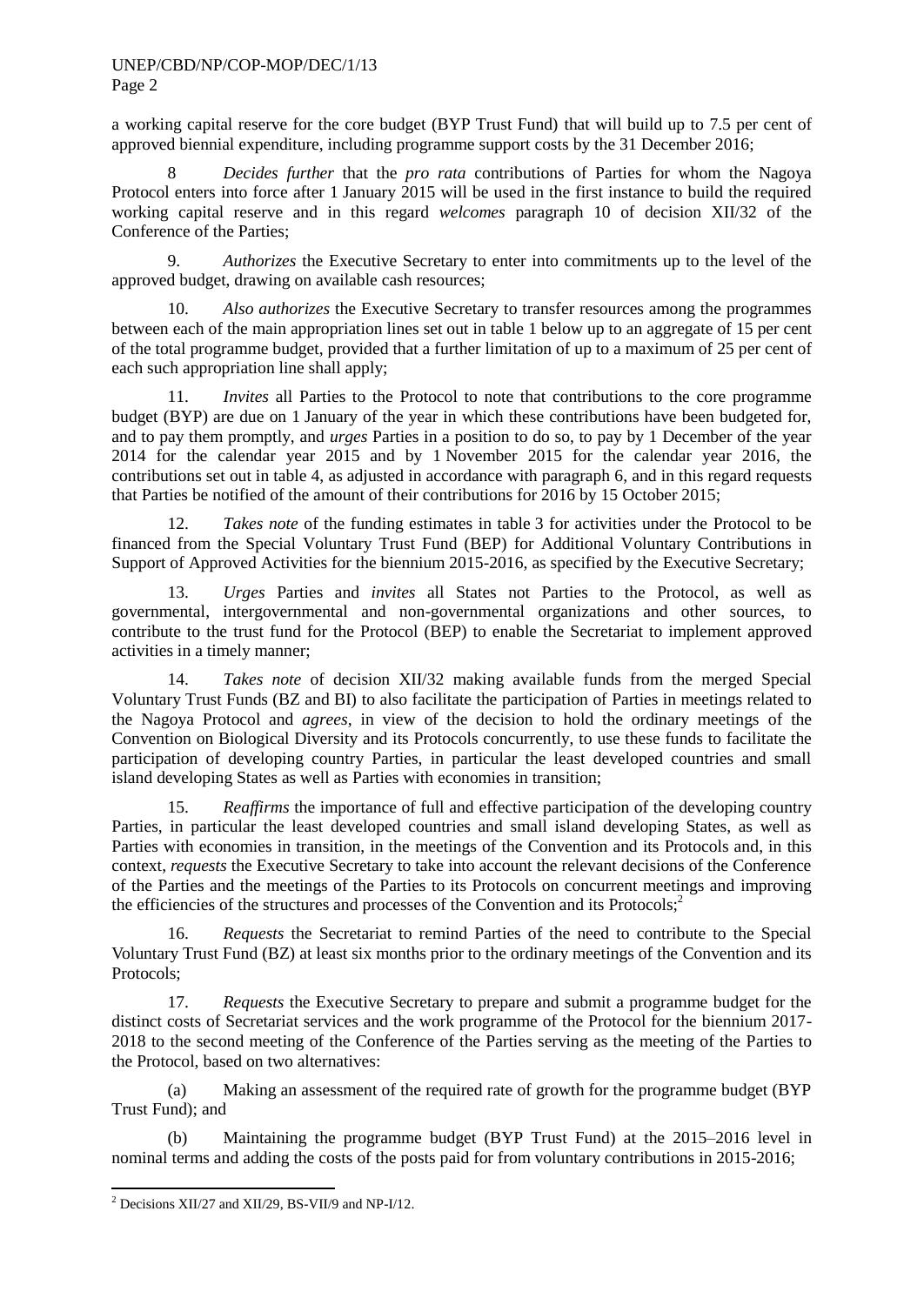18. *Requests* the Executive Secretary to include in the scenarios, proposals on a pro rata division between the Convention and its two Protocols of the shared operative costs following discussions on the implementation of the Functional Review of the Secretariat;

19. *Also requests* the Executive Secretary to report on income and budget performance, unspent balances and the status of surplus as well as any adjustments made to the Protocol budget for the biennium 2015-2016 and to provide to the Conference of the Parties serving as the meeting of the Parties to the Protocol all financial information regarding the budget for the Convention on Biological Diversity at the same time as it is provided to Parties to the Convention.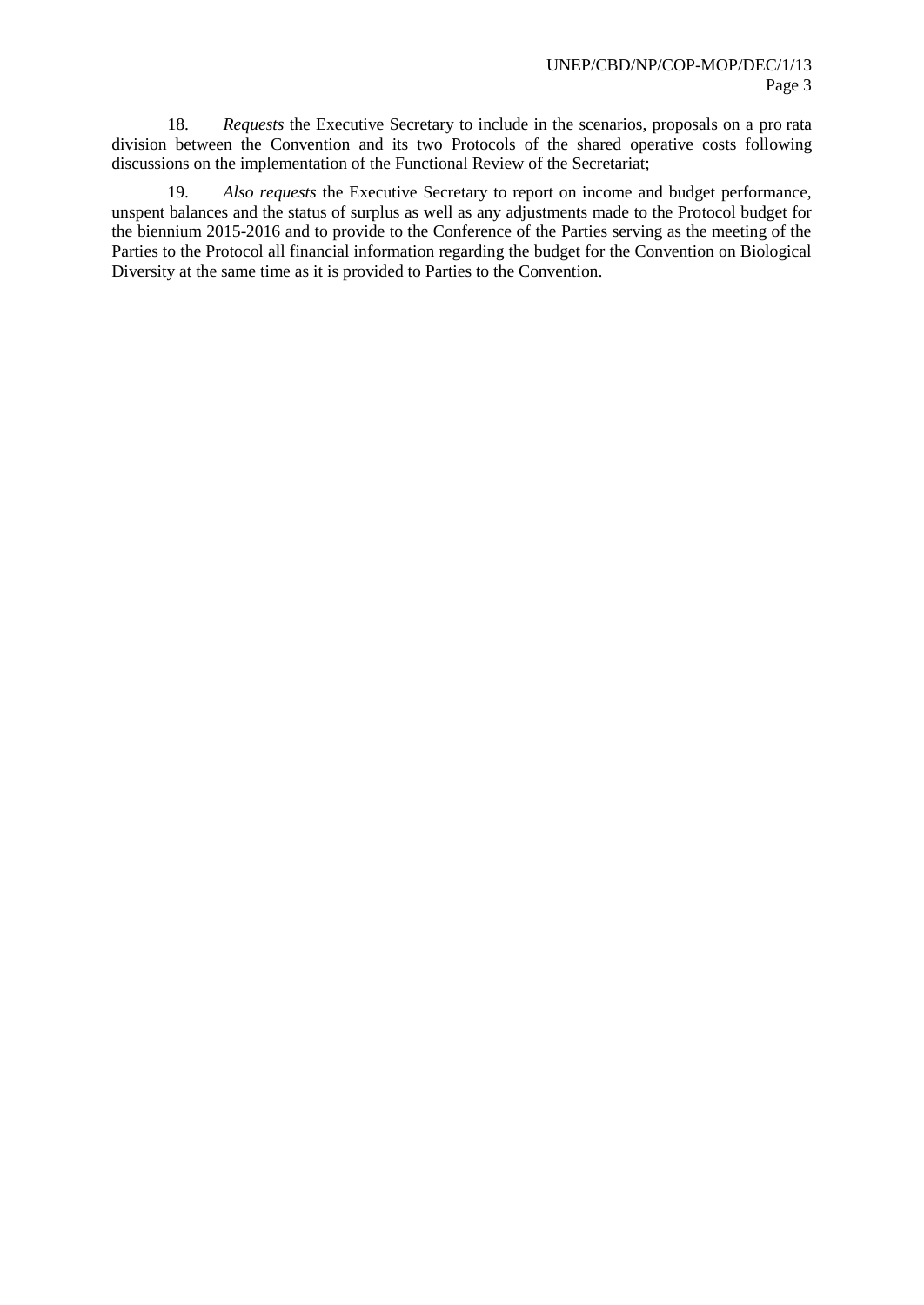|           | Descriptions of Expenditures                                             | 2015<br>(US\$)<br>(thousands) | 2016<br>(US\$)<br>(thousands) | <b>TOTAL</b><br>(US\$)<br><i>(thousands)</i> |
|-----------|--------------------------------------------------------------------------|-------------------------------|-------------------------------|----------------------------------------------|
| L         | Staff Costs*                                                             | 171.8                         | 428.2                         | 600.0                                        |
|           | Bureau meetings                                                          | 35.0                          | 35.0                          | 70.0                                         |
|           | <b>Compliance Committee Meetings</b><br>Clearing-House Informal Advisory | 0.0                           | 30.0                          | 30.0                                         |
|           | Group Meetings<br>Second meeting of the Parties (COP-                    | 30.0                          | 30.0                          | 60.0                                         |
|           | $MOP-2$                                                                  | 0.0                           | 328.9                         | 328.9                                        |
|           | <b>ABS Clearing-House Translation Costs</b>                              | 20.0                          | 20.0                          | 40.0                                         |
| Sub-total |                                                                          | 256.8                         | 872.1                         | 1,128.9                                      |
| $\bf{I}$  | Programme Support Cost (13%)                                             | 33.4                          | 113.4                         | 146.8                                        |
|           | <b>TOTAL BUDGET <math>(I + II)</math></b>                                | 290.2                         | 985.5                         | 1,275.7                                      |
| Ш         | <b>Working Capital Reserve**</b>                                         | $0.0\,$                       |                               | $0.0\,$                                      |
|           | <b>TOTAL BUDGET (II + III)</b>                                           | 290.2                         | 985.5                         | 1,275.7                                      |

#### **Table 1. Biennium budget of the Trust Fund (BYP) for the Nagoya Protocol on Access and Benefit Sharing 2015-2016**

\* Additionally 1P-3 and 1P-2 ABS-CH posts paid for from voluntary funds in 2015; 1 P-3 Monitoring and Reporting post paid from voluntary funds in 2015.

1P3 ABS-CH post paid for from voluntary funds in 2016; Differential costs for upgrade of P-2 post to P-3 for Monitoring and Reporting paid from voluntary funds in 2015-2016.

\*\* Working capital reserve set at zero.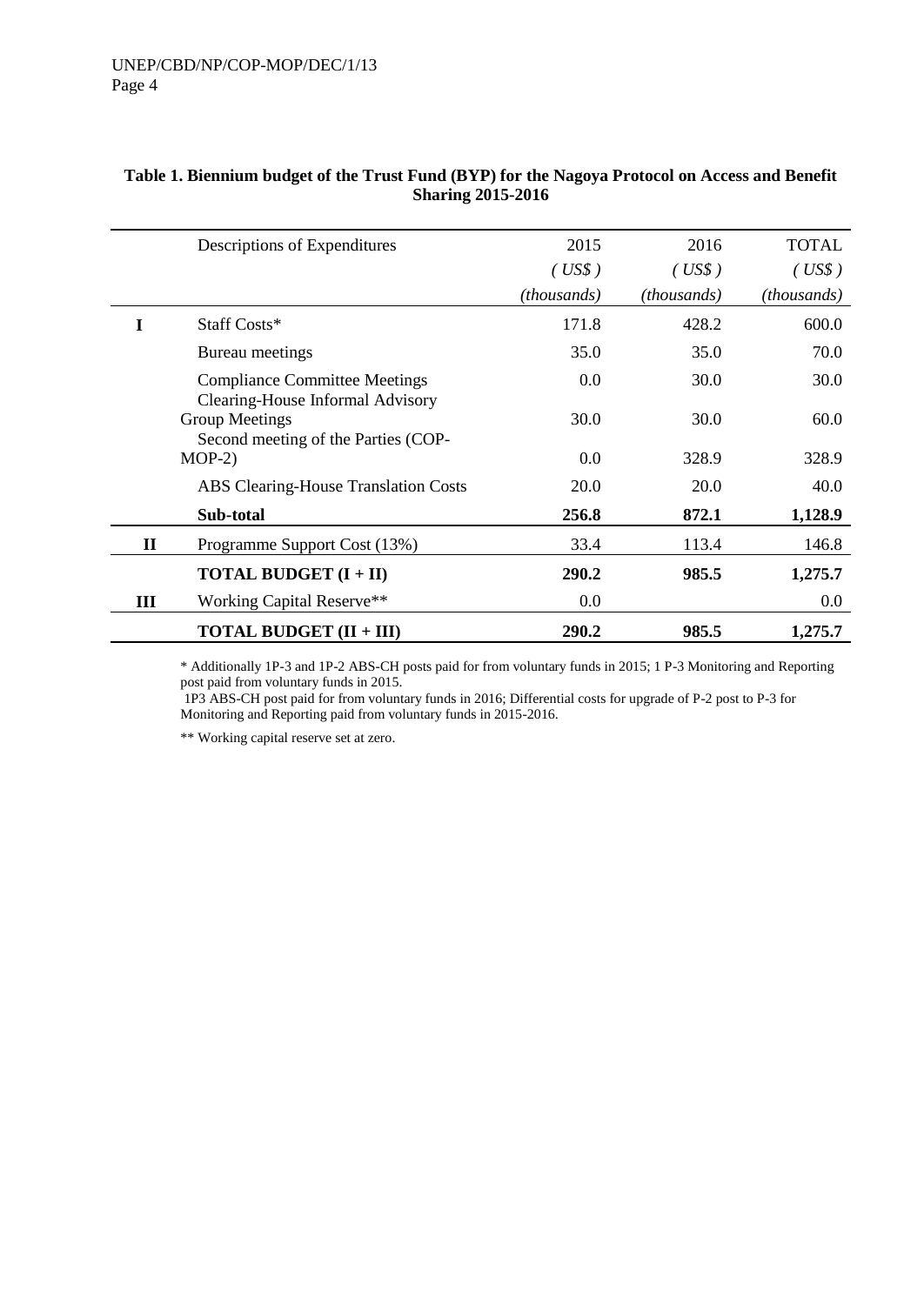|           |                                       | 2015 | 2016        |
|-----------|---------------------------------------|------|-------------|
| А.        | <b>Professional Category</b>          |      |             |
|           | $P - 3$                               |      |             |
|           | $P - 2$                               | 0    |             |
|           | <b>Total Professional Category</b>    |      |             |
| <b>B.</b> | <b>Total General Service Category</b> |      | $\mathbf 0$ |
|           | <b>TOTAL</b> $(A + B)$                |      |             |

## **Table 2. Secretariat staffing requirements for the Nagoya Protocol on Access and Benefit-Sharing 2015-2016**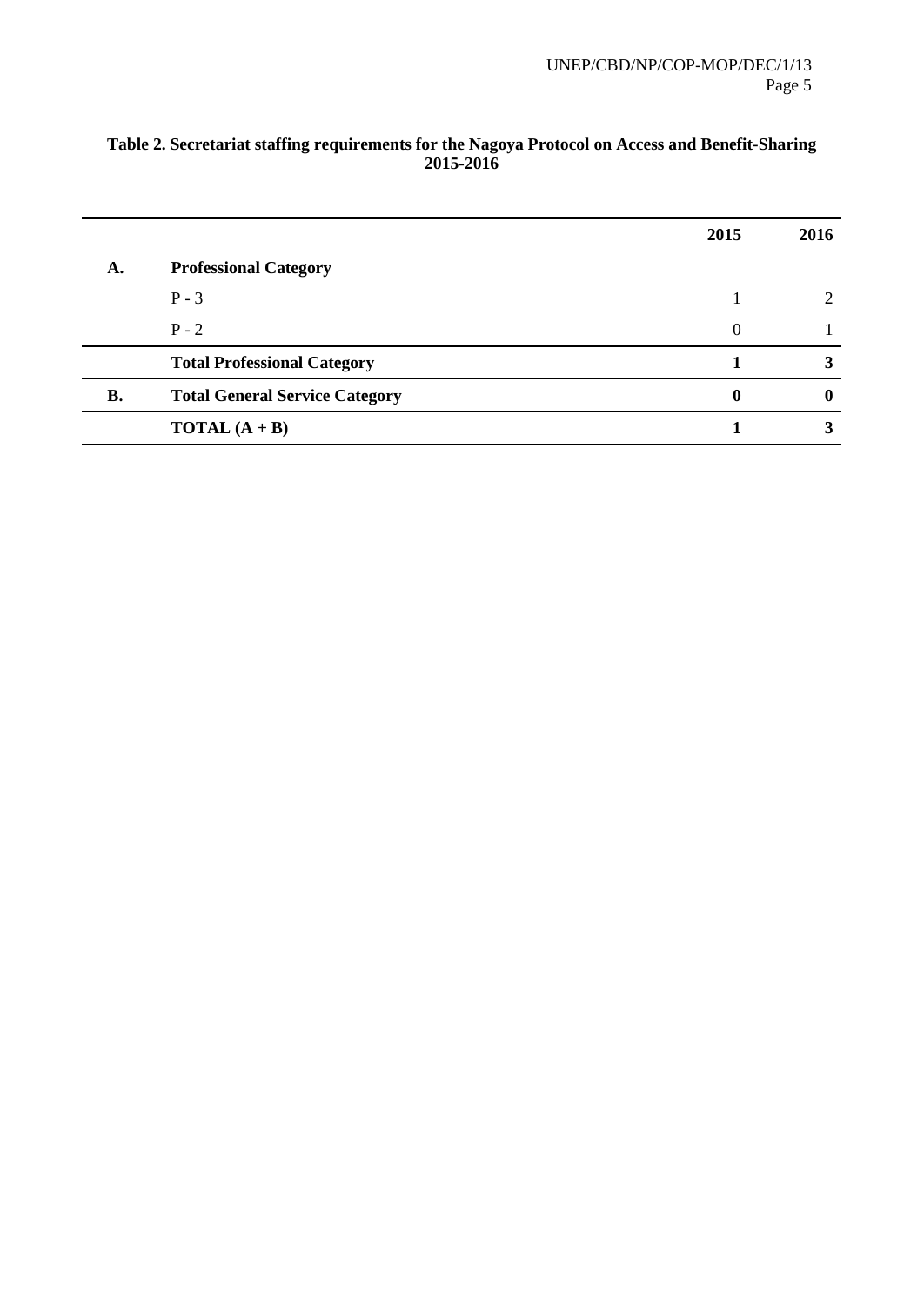# **Table 3. Special Voluntary Trust Fund (BEP) For Additional Voluntary Contributions in Support of Approved Activities of the Nagoya Protocol for the 2015-2016 biennium**

*(Thousands of United States dollars)*

| <b>I.</b> Description                                                    | 2015-2016 |  |
|--------------------------------------------------------------------------|-----------|--|
| <b>1.MEETINGS/WORKSHOPS</b>                                              |           |  |
| <b>Nagoya Protocol on Access and Benefit-sharing</b>                     |           |  |
| Expert Meetings on Article $101$                                         | 60        |  |
| Informal Advisory Committee on Capacity-building for the Nagoya Protocol | 120       |  |
| Coordination meeting on capacity-building for the Nagoya Protocol        | 60        |  |
| Expert meetings on the ABS CH (2)                                        | 120       |  |
| Regional and subregional capacity-building workshops (6)                 | 480       |  |
| 2. STAFF $2-5$                                                           |           |  |
| Programme Officer (P-3) ABS-CH                                           | 347       |  |
| Associate Programme Officer (P2) ABS-CH                                  | 124       |  |
| Programme Officer (P-3) Monitoring and Reporting                         | 220.5     |  |
| <b>3. TRAVEL COSTS</b>                                                   |           |  |
| Nagoya Protocol                                                          | 30        |  |
| <b>4. RESOURCE PERSONS</b>                                               |           |  |
| Short-term Staff/Temporary Assistance                                    |           |  |
| Nagoya Protocol                                                          | 30        |  |
| Consultants/Sub-Contracts                                                |           |  |
| Nagoya Protocol1/                                                        | 120       |  |
| 5. PUBLICATIONS/REPORT PREPARATION/PRINTING                              |           |  |
| Nagoya Protocol                                                          | 160       |  |
| Sub-total I                                                              | 1,871.5   |  |
| Programme support costs (13%)<br>Н.                                      | 243.3     |  |
| <b>TOTAL COST</b> $(I + II)$                                             | 2,114.8   |  |

<sup>1</sup> Funds pledged by Norway for Expert meeting and Study on Article 10.

<sup>2</sup> Funding pledged by the European Union for 1 P-3 post in 2015-2016 and 1/2 P-2 post in 2015 on the ABS-CH.

<sup>3</sup> Funding pledged by Switzerland for 1/2 P-2 post in 2015 on the ABS-CH.

4 Funding pledged in 2015 by Norway (1/2) and the European Union (1/2) for cost of P-2 post for Monitoring and Reporting.

 $5$  Funding pledged by the European Union (2015-2016) for upgrade of post on Monitoring and Reporting from P-2 to P-3.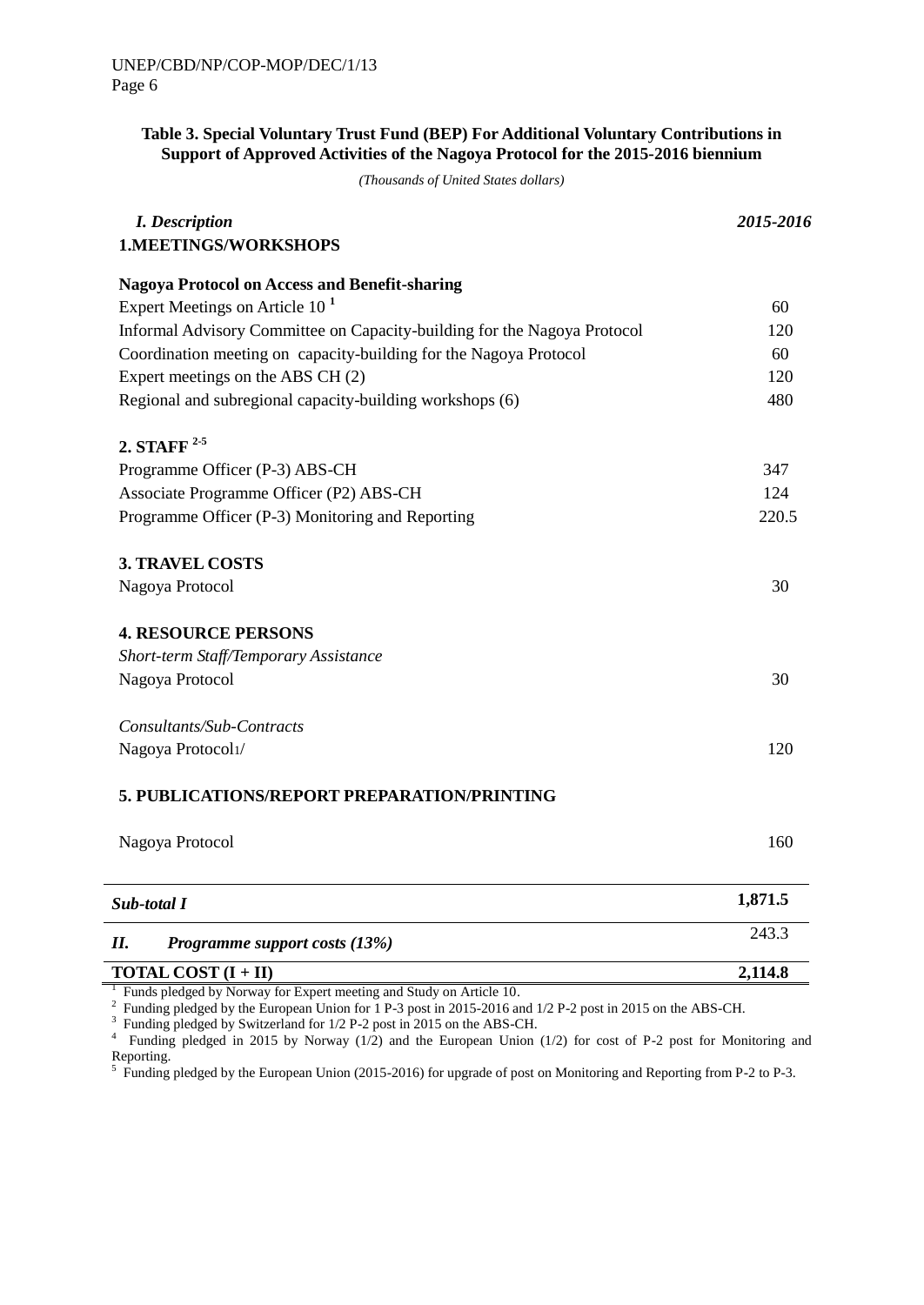## *Table 4. Indicative Contributions to the Trust Fund for the Nagoya Protocol on Access and Benefit Sharing for the biennium 2015-2016\**

|                                      |                            | Scale with 22%                      |                      |                            | Scale with 22%                      |                         |                        |
|--------------------------------------|----------------------------|-------------------------------------|----------------------|----------------------------|-------------------------------------|-------------------------|------------------------|
|                                      | UN scale of<br>assessments | ceiling, no LDC<br>paying more than | Contributions<br>per | UN scale of<br>assessments | ceiling, no LDC<br>paying more than | Contributions<br>as per | Total<br>contributions |
|                                      | 2015                       | 0.01%                               | 1 Jan. 2015          | 2015                       | 0.01%                               | $1$ Jan. $2016^a$       | 2015-2016              |
| Parties                              | (percentage)               | (per cent)                          | (US\$)               | (percentage)               | (per cent)                          | (US\$)                  | (US\$)                 |
| Albania                              | 0.010                      | 0.103                               | 300                  | 0.010                      | 0.103                               | 1,018                   | 1,318                  |
| <b>Belarus</b>                       | 0.056                      | 0.579                               | 1,680                | 0.056                      | 0.579                               | 5,703                   | 7,383                  |
| Benin                                | 0.003                      | 0.010                               | 29                   | 0.003                      | 0.010                               | 99                      | 128                    |
| <b>Bhutan</b>                        | 0.001                      | 0.010                               | 30                   | 0.001                      | 0.010                               | 102                     | 132                    |
| Botswana                             | 0.017                      | 0.176                               | 510                  | 0.017                      | 0.176                               | 1,731                   | 2,241                  |
| Burkina Faso                         | 0.003                      | 0.010                               | 29                   | 0.003                      | 0.010                               | 99                      | 128                    |
| Burundi                              | 0.001                      | 0.010                               | 30                   | 0.001                      | 0.010                               | 102                     | 132                    |
| Comoros                              | 0.001                      | 0.010                               | 30                   | 0.001                      | 0.010                               | 102                     | 132                    |
| Cote d'Ivoire                        | 0.011                      | 0.114                               | 330                  | 0.011                      | 0.114                               | 1,120                   | 1,450                  |
| Denmark                              | 0.675                      | 6.977                               | 20,245               | 0.675                      | 6.976                               | 68,747                  | 88,993                 |
| Egypt                                | 0.134                      | 1.385                               | 4,019                | 0.134                      | 1.385                               | 13,648                  | 17,667                 |
| Ethiopia                             | 0.010                      | 0.010                               | 29                   | 0.010                      | 0.010                               | 99                      | 128                    |
| European Union                       |                            | 2.500                               | 7,255                |                            | 2.500                               | 24,638                  | 31,892                 |
| Fiji                                 | 0.003                      | 0.031                               | 90                   | 0.003                      | 0.031                               | 306                     | 396                    |
| Gabon                                | 0.020                      | 0.207                               | 600                  | 0.020                      | 0.207<br>0.010                      | 2,037<br>102            | 2,637                  |
| Gambia                               | 0.001<br>0.027             | 0.010<br>0.279                      | 30<br>810            | 0.001<br>0.027             | 0.279                               |                         | 132                    |
| Guatemala<br>Guineab                 |                            |                                     | $\boldsymbol{0}$     |                            | 0.010                               | 2,750<br>102            | 3,560                  |
| Guinea-Bissau                        | 0.001                      | 0.010                               | 30                   | 0.001<br>0.001             | 0.010                               | 102                     | 102<br>132             |
| Guyana                               | 0.001                      | 0.010                               | 30                   | 0.001                      | 0.010                               | 102                     | 132                    |
| Honduras                             | 0.008                      | 0.083                               | 240                  | 0.008                      | 0.083                               | 815                     | 1,055                  |
|                                      | 0.266                      | 2.749                               | 7,978                | 0.266                      | 2.749                               | 27,092                  | 35,070                 |
| Hungary<br>India                     | 0.666                      | 6.884                               | 19,975               | 0.666                      | 6.883                               | 67,831                  | 87,806                 |
|                                      |                            |                                     |                      |                            |                                     |                         |                        |
| Indonesia                            | 0.346                      | 3.576                               | 10,378               | 0.346                      | 3.576                               | 35,239                  | 45,617                 |
| Jordan                               | 0.022                      | 0.227                               | 660                  | 0.022                      | 0.227                               | 2,241                   | 2,901                  |
| Kenya                                | 0.013                      | 0.134                               | 390                  | 0.013                      | 0.134                               | 1,324                   | 1,714                  |
| Lao People's Democratic<br>Republic  | 0.002                      | 0.010                               | 29                   | 0.002                      | 0.010                               | 99                      | 128                    |
| Madagascar                           | 0.003                      | 0.010                               | 29                   | 0.003                      | 0.010                               | 99                      | 128                    |
| Malawi                               | 0.002                      | 0.010                               | 29                   | 0.002                      | 0.010                               | 99                      | 128                    |
| Mauritius                            | 0.013                      | 0.134                               | 390                  | 0.013                      | 0.134                               | 1,324                   | 1,714                  |
| Mexico                               | 1.842                      | 19.039                              | 55,248               | 1.842                      | 19.036                              | 187,604                 | 242,851                |
| Micronesia (Federated<br>States of ) | 0.001                      | 0.010                               | 30                   | 0.001                      | 0.010                               | 102                     | 132                    |
| Mongolia                             | 0.003                      | 0.031                               | 90                   | 0.003                      | 0.031                               | 306                     | 396                    |
| Mozambique                           | 0.003                      | 0.010                               | 29                   | 0.003                      | 0.010                               | 99                      | 128                    |
| Myanmar                              | 0.010                      | 0.010                               | 29                   | 0.010                      | 0.010                               | 99                      | 128                    |
| Namibia                              | 0.010                      | 0.103                               | 300                  | 0.010                      | 0.103                               | 1,018                   | 1,318                  |
| Niger                                | 0.002                      | 0.010                               | $29\,$               | 0.002                      | 0.010                               | 99                      | 128                    |
| Norway                               | 0.851                      | 8.796                               | 25,524               | 0.851                      | 8.795                               | 86,673                  | 112,197                |
| Panama                               | 0.026                      | 0.269                               | 780                  | 0.026                      | 0.269                               | 2,648                   | 3,428                  |
| Peru                                 | 0.117                      | 1.209                               | 3,509                | 0.117                      | 1.209                               | 11,916                  | 15,425                 |
| Rwanda                               | 0.002                      | 0.010                               | 29                   | 0.002                      | 0.010                               | 99                      | 128                    |
| Samoa                                | 0.001                      | 0.010                               | 30                   | 0.001                      | 0.010                               | 102                     | 132                    |
| Seychelles                           | $0.001\,$                  | 0.010                               | 30                   | 0.001                      | 0.010                               | 102                     | 132                    |
| South Africa                         | 0.372                      | 3.845                               | 11,157               | 0.372                      | 3.844                               | 37,887                  | 49,045                 |
| Spain                                | 2.973                      | 22.000                              | 63,840               | 2.973                      | 22.000                              | 216,813                 | 280,653                |
| Sudan                                | 0.010                      | 0.010                               | 29                   | 0.010                      | 0.010                               | 99                      | 128                    |